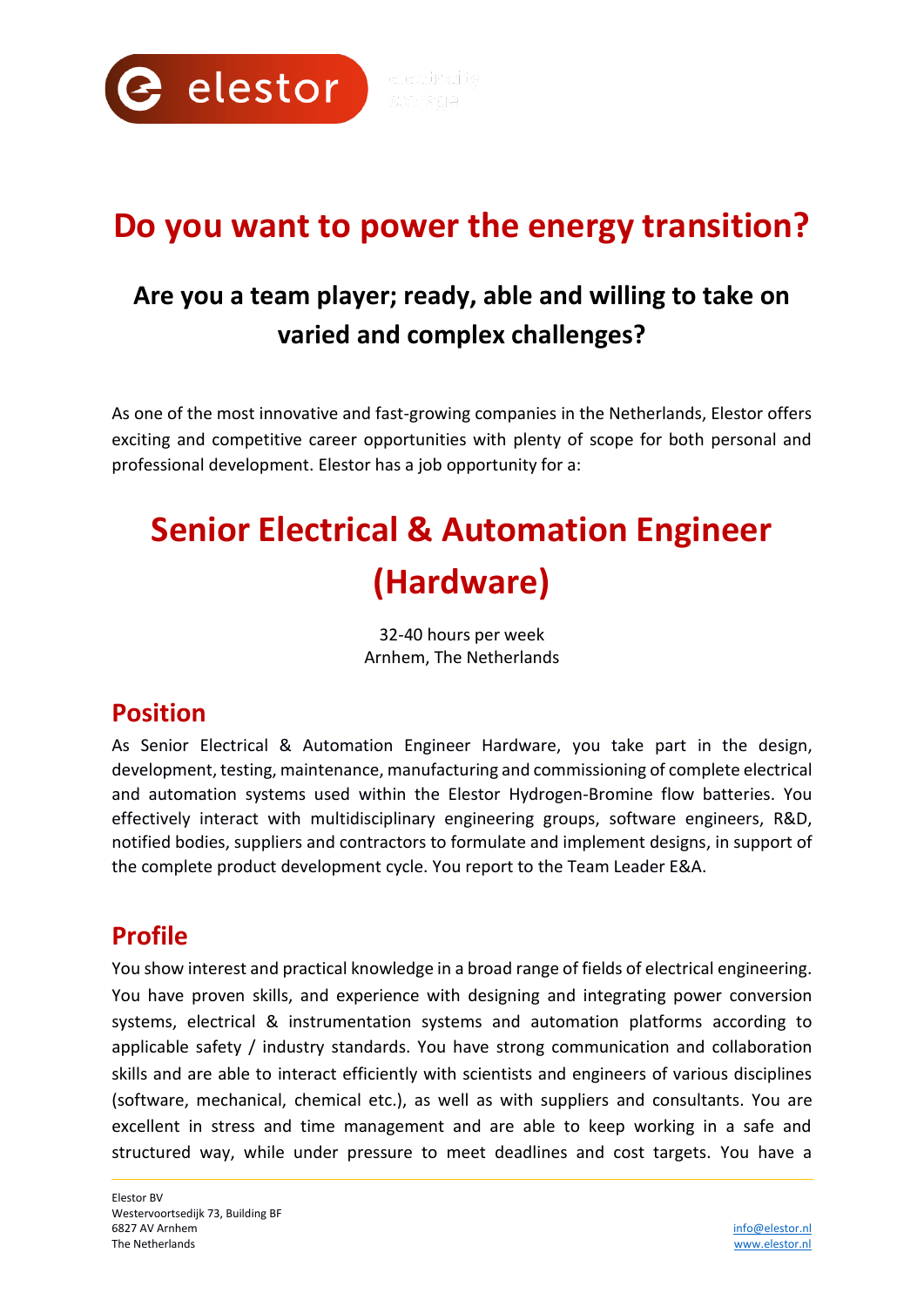**2** elestor

continuous desire to improve the state-of-the-art and demonstrate a hands-on approach to your work.

#### **Tasks and responsibilities**

- Collect system specifications and translate them into a safe, functional, certifiable, cost effective, complete electrical installation
- Provide insightful feedback to the multidisciplinary design team for further improving the system architecture, specification and functionality
- Efficiently make use of internal and outsourced design & production resources
- Work together with software engineers to achieve required levels of system integrity, safety and functionality
- Interface with suppliers, contractors, notified bodies, manufacturing
- Review of engineering documentation. Responsible for electrical, commissioning, testing, documentation / maintenance manuals and procedures
- Take a leading role in the commissioning, validation, certification and deployment stages of installations
- Fault analyses and troubleshooting: identify and implement optimal solutions and share knowledge with related departments
- Implement constant improvement techniques

#### **Education, skills and experience**

- 8+ years experience with electrical and automation systems in an industrial environment
- MSc / BSc in Power Engineering, Electrical engineering, or similar
- Working knowledge of best practices and applicable industry standards in the fields of: Low voltage directive, Design of low voltage electrical installations, Electrical safety, Functional safety of programmable / instrumentation systems, Safety Integrity Level, Machinery directive, ATEX directive, Electro-Magnetic Compatibility
- Proven experience with design of electrical, automation and instrumentation systems in ATEX environments, with safety / reliability requirements (SIL)
- Familiarity with the Siemens PLC automation platform (ex: TIA Portal, ET 200SP, HMI)
- Proven experience with design of low voltage power distribution networks
- Interest in (grid) integration and control of power conversion systems
- Ability to optimally select electrical equipment, cabling, etc. according to applicable rules and regulations
- Proven ability to deploy creative, innovative solutions
- Strong communication skills in interdisciplinary teams and projects
- Hands-on, can-do mentality